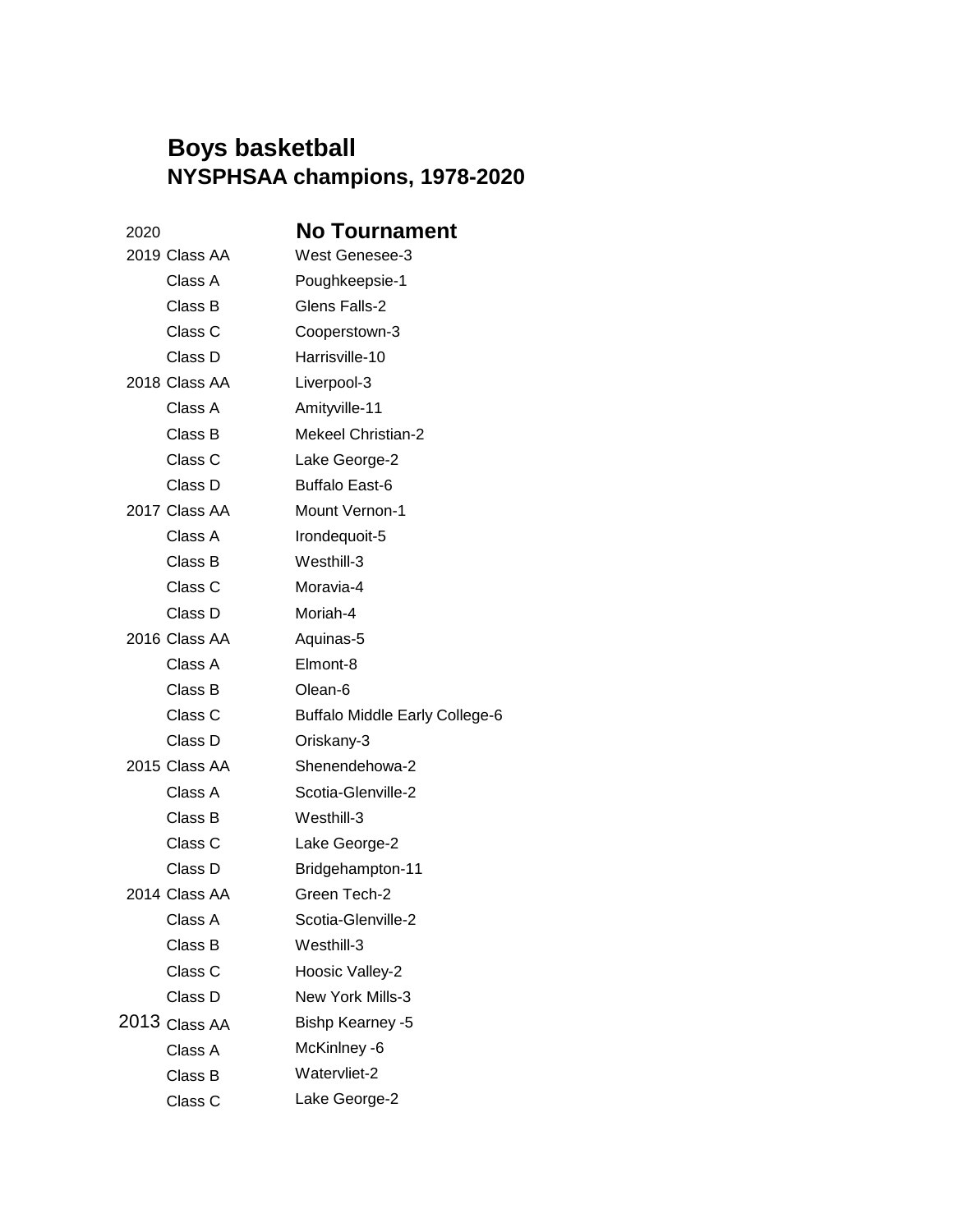| Class D       | Argyle-2                        |
|---------------|---------------------------------|
| 2012 Class AA | <b>Mount Vernon-1</b>           |
| Class A       | Harborfields-11                 |
| Class B       | Bishop Ludden-3                 |
| Class C       | Tuckahoe-1                      |
| Class D       | Sackets Harbor-3                |
| 2011 Class AA | <b>Mount Vernon-1</b>           |
| Class A       | Jamesville-DeWitt-3             |
| Class B       | <b>Burke Catholic-9</b>         |
| Class C       | Friends Academy-8               |
| Class D       | New York Mills-3                |
| 2010 Class AA | Albany CBA-2                    |
| Class A       | Jamesville-DeWitt-3             |
| Class B       | Westhill-3                      |
| Class C       | <b>Buffalo Middle College-6</b> |
| Class D       | Maple Grove-6                   |
| 2009 Class AA | Newburgh Free Academy-9         |
| Class A       | Jamesville-DeWitt-3             |
| Class B       | <b>Bishop Kearney-5</b>         |
| Class C       | Avon-5                          |
| Class D       | South Kortright-4               |
| 2008 Class AA | <b>Bishop Maginn-2</b>          |
| Class A       | Jamesville-DeWitt-3             |
| Class B       | Olean-6                         |
| Class C       | Maple Grove-6                   |
| Class D       | Chateaugay-10                   |
| 2007 Class AA | <b>Mount Vernon-1</b>           |
| Class A       | Peekskill-1                     |
| Class B       | Malverne-8                      |
| Class C       | Sidney-4                        |
| Class D       | C.G. Finney-5                   |
| 2006 Class AA | <b>Mount Vernon-1</b>           |
| Class A       | Peekskill-1                     |
| Class B       | Lackawanna-6                    |
| Class C       | Campbell-Savona-5               |
| Class D       | C.G. Finney-5                   |
| 2005 Class AA | Niagara Falls-6                 |
| Class A       | Peekskill-1                     |
| Class B       | Palmyra-Macedon-5               |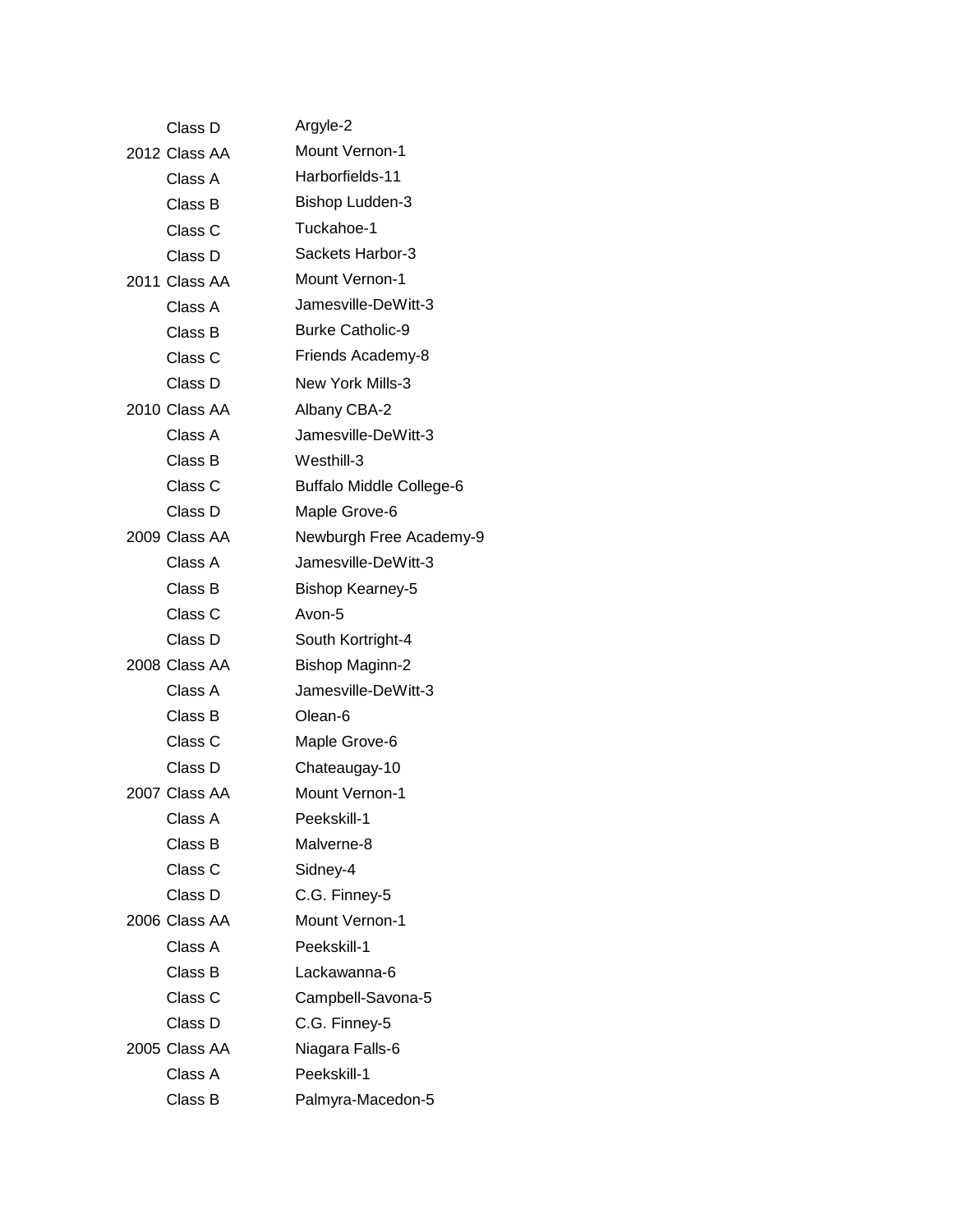| Class C       | Sodus-5                      |
|---------------|------------------------------|
| Class D       | <b>Martin Luther King-1</b>  |
| 2004 Class AA | Mount Vernon-1               |
| Class A       | Jamesville-DeWitt-3          |
| Class B       | Kennedy Catholic-1           |
| Class C       | <b>Blind Brook-1</b>         |
| Class D       | Alexander Hamilton-1         |
| 2003 Class A  | McQuaid Jesuit-5             |
| Class B       | Amityville-11                |
| Class C       | <b>Buffalo City Honors-6</b> |
| Class D       | S.S. Seward-9                |
| 2002 Class A  | Syracuse Henninger-3         |
| Class B       | Amityville-11                |
| Class C       | <b>Blind Brook-1</b>         |
| Class D       | <b>Faith Heritage-3</b>      |
| 2001 Class A  | Schenectady-2                |
| Class B       | Amityville-11                |
| Class C       | <b>Buffalo Traditional-6</b> |
| Class D       | Batavia Notre Dame-5         |
| 2000 Class A  | <b>Mount Vernon-1</b>        |
| Class B       | Amityville-11                |
| Class C       | <b>Buffalo Traditional-6</b> |
| Class D       | Hamilton-3                   |
| 1999 Class A  | <b>White Plains-1</b>        |
| Class B       | Southampton-11               |
| Class C       | <b>Buffalo Traditional-6</b> |
| Class D       | Millbrook-9                  |
| 1998 Class A  | Schenectady-2                |
| Class B       | Westhampton-11               |
| Class C       | Sidney-4                     |
| Class D       | Bridgehampton-11             |
| 1997 Class A  | McQuaid Jesuit-5             |
| Class B       | Westhill-3                   |
| Class C       | Syracuse CBA-3               |
| Class D       | Bridgehampton-11             |
| 1996 Class A  | Niagara LaSalle-6            |
| Class B       | Peekskill-1                  |
| Class C       | <b>Buffalo Traditional-6</b> |
| Class D       | Bridgehampton-11             |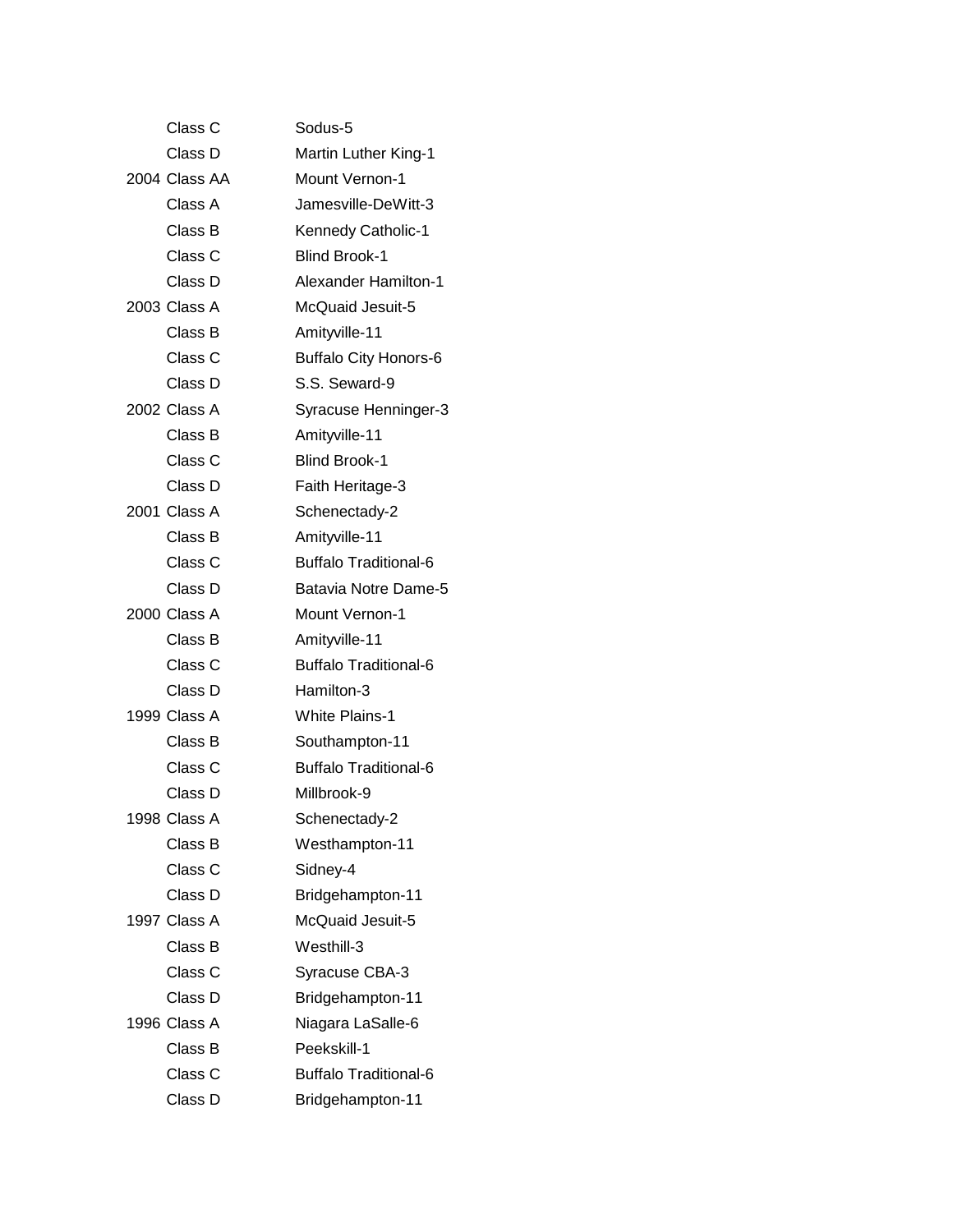| 1995 Class A       | Niagara LaSalle-6            |
|--------------------|------------------------------|
| Class B            | Poughkeepsie-1               |
| Class C            | Peekskill-1                  |
| Class D            | Maple Grove-6                |
| 1994 Class A       | <b>White Plains-1</b>        |
| Class B            | Norwich-4                    |
| Class C            | Bishop Ludden-3              |
| Class D            | Hamilton-3                   |
| 1993 Class A       | Hempstead-8                  |
| Class B            | Norwich-4                    |
| Class <sub>C</sub> | <b>Whitney Point-4</b>       |
| Class D            | Clyde-Savannah-5             |
| 1992 Class A       | Greece Athena-5              |
| Class B            | Syracuse Fowler-3            |
| Class C            | Mynderse-5                   |
| Class D            | Batavia Notre Dame-5         |
| 1991 Class A       | <b>Mount Vernon-1</b>        |
| Class B            | Syracuse Nottingham-3        |
| Class C            | Watervliet-2                 |
| Class D            | Prattsburg-5                 |
| 1990 Class A       | Hempstead-8                  |
| Class B            | Jamesville-DeWitt-3          |
| Class C            | Rensselaer-2                 |
| Class D            | <b>Alexander Hamilton-1</b>  |
| 1989 Class A       | Hempstead-8                  |
| Class B            | East Hampton-11              |
| Class C            | Lyons-5                      |
| Class D            | Avoca-5                      |
| 1988 Class A       | McQuaid Jesuit-5             |
| Class B            | Niagara LaSalle-6            |
| Class C            | Stillwater-2                 |
| Class D            | Alexander Hamilton-1         |
| 1987 Class A       | Shenendehowa-2               |
| Class B            | Syracuse Nottingham-3        |
| Class C            | Niagara Trott Vocational-6   |
| Class D            | Alexander Hamilton-1         |
| 1986 Class A       | Binghamton-4                 |
| Class B            | Manhasset-8                  |
| Class C            | Wilson Magnet High School -5 |